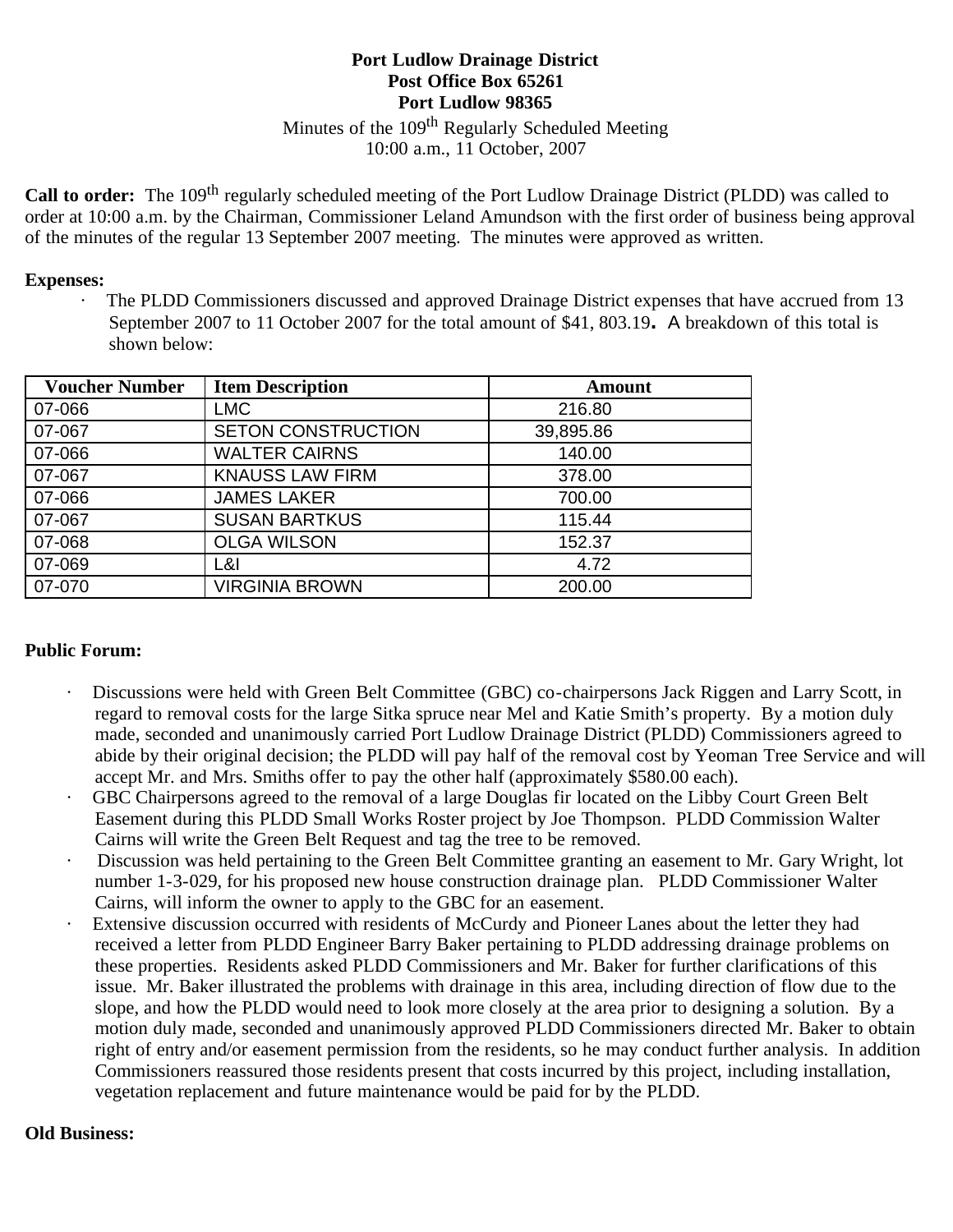- 1. Engineer Barry Baker reported that the Foster Lane Drainage Improvement Project is essentially done. The paving work will exceed the estimate, but Jefferson County has agreed to pay this as county staff directed the paving crew to do the additional work.
- 2. The Condon Lane Outfall Project is now functional but not yet complete. Mr. Baker and PLDD Commissioners were impressed with the expertise by Seton Construction, who installed this project with very little impact to the surrounding area. Commissioner Cairns did express concern with tracks left on the driveway of the neighbors to the south.
- 3. Discussions were held pertaining to the Montgomery Lane Drainage Improvement Project (pipe between lots 51 and 52). Mr. Baker reported on his survey of this area, submitting a draft plan to PLDD Commissioners. He will be sending a copy to Jefferson County as well as to Olympic Water and Sewer.
- 4. The Baldwin Lane Feasibility Study was discussed, with Engineer Baker reporting his findings, and possible solutions. By a motion duly made, seconded and unanimously carried, PLDD Commissioners authorized Mr. Baker to co-ordinate with Jefferson County, and take whatever steps necessary to plug the perforated pipe to the culverts north and south of Baldwin Lane.
- 5. A meeting with Jefferson County to discuss drainage method agreement was unable to be arranged by PLDD attorney Ted Knauss, due to conflicting schedules with the parties to be invited. If the UDC changes become approved, this meeting will not be necessary. Chairman Amundson will be speaking with John Fishbach when he delivers the vouchers to find out what progress has transpired so far, if there has been no further progress, Chairman Amundson will try to get it on the agenda for the next County Commissioners meeting.

# **New business:**

- 1. Libby Court Maintenance Contract, a small works roster project, was discussed. Commissioner Cairns reporting that he went to assess this area with Joe Thompson. They concluded that the problem is not with the pipe; tree roots have grown and are interfering with the drainage pipe and pushed the asphalt up. Mr. Thompson gave a verbal estimate to Commissioner Cairns for \$700.00, not including the tree removal, stating that work that needs to be done can be done within one day. By a motion duly made, seconded and unanimously carried Commissioner Cairns was authorized up to \$2,000.00 to obtain Joe Thompson to perform the work necessary, including tree removal (approved by the GBC during the public forum portion of this meeting).
- 2. Budget surplus was discussed, with Chairman Amundson submitting all figures to Commissioners Laker and Cairns, resulting in 2008 assessments being approximately twenty percent less than last year. It was decided to hold the annual public PLDD budget meeting in conjunction with the regular 8 November, 2007 PLDD meeting, changing the time to 7:00 PM to encourage more public participation. Notices will be posted.
- 3. Commissioner Cairns brought up the issue of some interest being expressed by South Bay in joining the PLDD in the near future, with the possibility of only maintenance and operation fees, not construction being part of their assessment.
- 4. TV inspections of many North Condon Lane pipes were done by Engineer Baker; some were not able to be surveyed due to being clogged by debris. Mr. Baker does not recommend doing the catch basin improvement prior to the pipes being cleaned out. Chairman Amundson asked Mr. Baker to check with Jefferson County as to responsibility for this, as these are County right of way areas, but some involve private driveways.
- 5. Commissioner Cairns submitted copies of the approved drainage plan for the Wrights on lot number 1-3-029, one for PLDD records, and one for the Architectural Control Committee.
- 6. The Port Ludlow Associates (PLA) Ludlow Cove II development was briefly discussed. There will be 42 5,000 square foot lots; these will be on the site of the old log dump area.

The next regularly scheduled meeting of the Port Ludlow Drainage District will be held on Thursday November 8, 2007, 7:00 p.m. at the Beach Club in the Bay View Room.

The October 11, 2007 meeting adjourned at 11:42 a.m.

Respectfully Submitted: Approved: Approved: Approved: